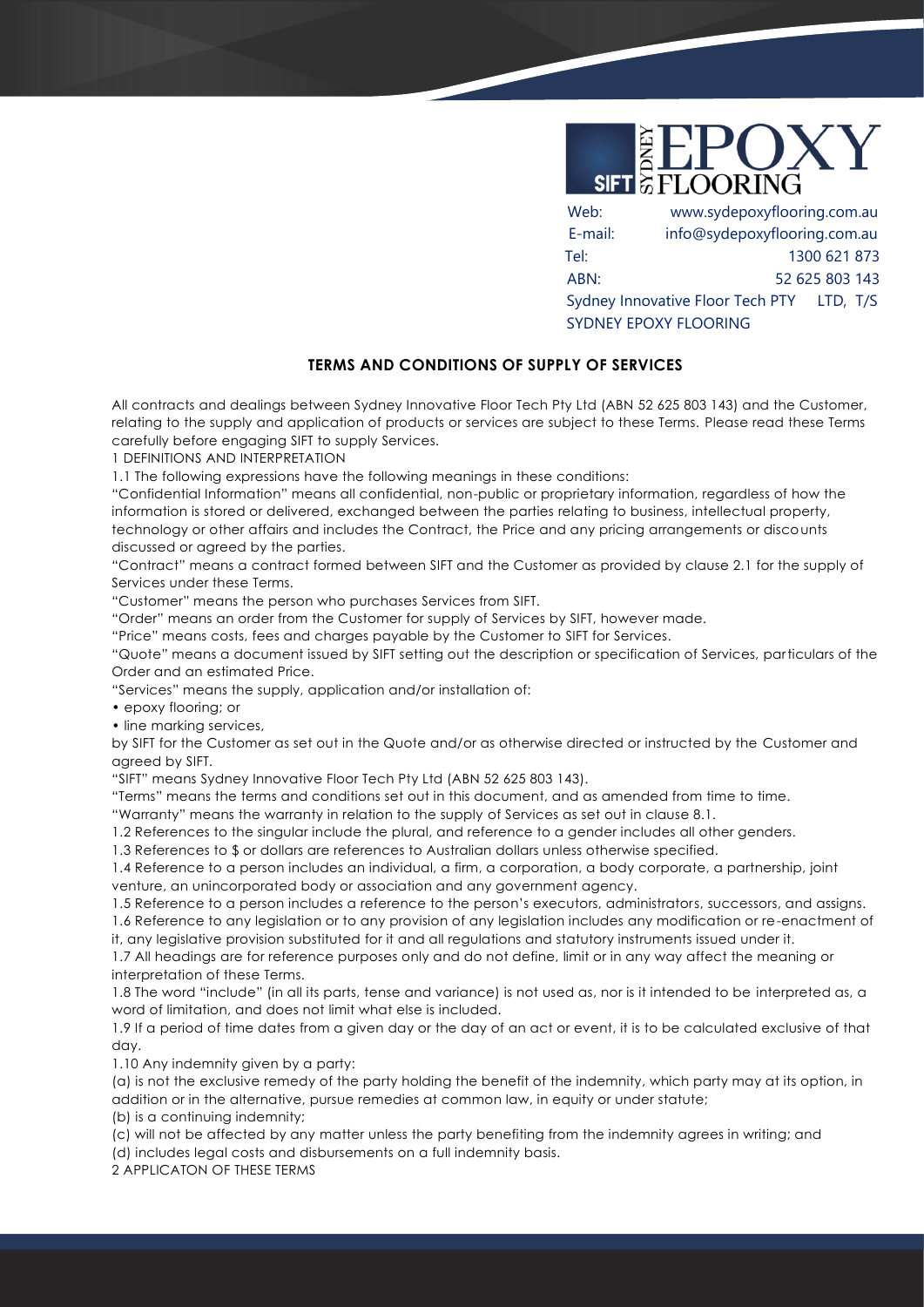

2.1 These Terms represent a "master Contract" and apply to all Orders and supply of Services by the Customer. Each Order and any supply of Services to the Customer by SIFT are made under and subject to these Terms. 2.2 A Contract will be on these Terms to the exclusion of all other terms and conditions (including all correspondence and discussions between the parties and any terms or conditions, except when the Customer requests a variation of Services and SIFT accepts such requests and performs the Services in accordance with the variation).

2.3 SIFT may revise these Terms at any time by giving notice to the Customer and the revised Terms will be immediately effective for all Orders submitted and all Contracts made after such notice has been given to the Customer. For the avoidance of doubt, the revised Terms will not apply to then existing Orders but only to new Orders made by the Customer to SIFT.

2.4 If clause 2.3 applies, then the Customer shall be entitled to terminate its relationship with SIFT subject to the survival provisions and compliance with all provisions under these Terms, including in relation to payment for the Services in progress or supplied and Orders accepted by SIFT, and is not obliged to submit any new Orders to SIFT. 3 ORDERS

3.1 Upon receipt of an Order, SIFT will issue a Quote to the Customer. The Quote given by SIFT is valid for a period of 30 days from the date of its issuance and will expire after that period. A new Quote may be required once the original Quote expires.

3.2 If the Customer accepts the Quote, it should notify SIFT of such acceptance within 30 days of the date of the Quote. Acceptance of the Quote by the Customer will be deemed to be an offer by the Customer to SIFT to purchase Services from SIFT under these Terms.

3.3 By accepting the Quote, the Customer acknowledges that it has read, understood, and agreed to be bound by these Terms.

3.4 SIFT will be deemed to have accepted an Order from the Customer when SIFT acknowledges the acceptance of the Quote by the Customer.

3.5 Once SIFT accepts an Order as provided by clause 3.4, a Contract will be formed between the parties on these Terms. A separate Contract is formed in relation to each Order.

3.6 The Quote is subject to clear and uninterrupted access to the site of installation and free from trades over 1 site visit and may include the following information:

(a) name of the Customer and ABN;

(b) site address;

(c) Service and Service particulars;

(d) supply and installation estimated dates (subject to clause 4);

(e) estimated Price; and

(f) any other information which SIFT may deem necessary to include.

3.7 SIFT may cancel the acceptance of any Order at any time before supply. The Customer may cancel an Order which has been accepted by SIFT only with SIFT's prior written consent.

3.8 If the Customer cancels the Order, or SIFT confirms the acceptance of the cancellation of the Order by the Customer, or SIFT cancels the Order because the Customer is unable to receive the supply of Services under the Order for any reason, SIFT may retain the deposit paid by the Customer and may charge the Customer, and the Customer shall pay to SIFT, any costs and expenses incurred by SIFT in relation to and in connection with the cancelled Order.

4 SUPPLY OF SERVICES

4.1 SIFT will supply Services in accordance with the Quote accepted by the Customer.

4.2 The Services will be scheduled for installation based on SIFT's workload at the time. Any installation dates indicated in the Quote or as otherwise advised by SIFT to the Customer are estimates only. Time shall not be of the essence for performance of the Services.

4.3 SIFT may provide the Services in stages or parts.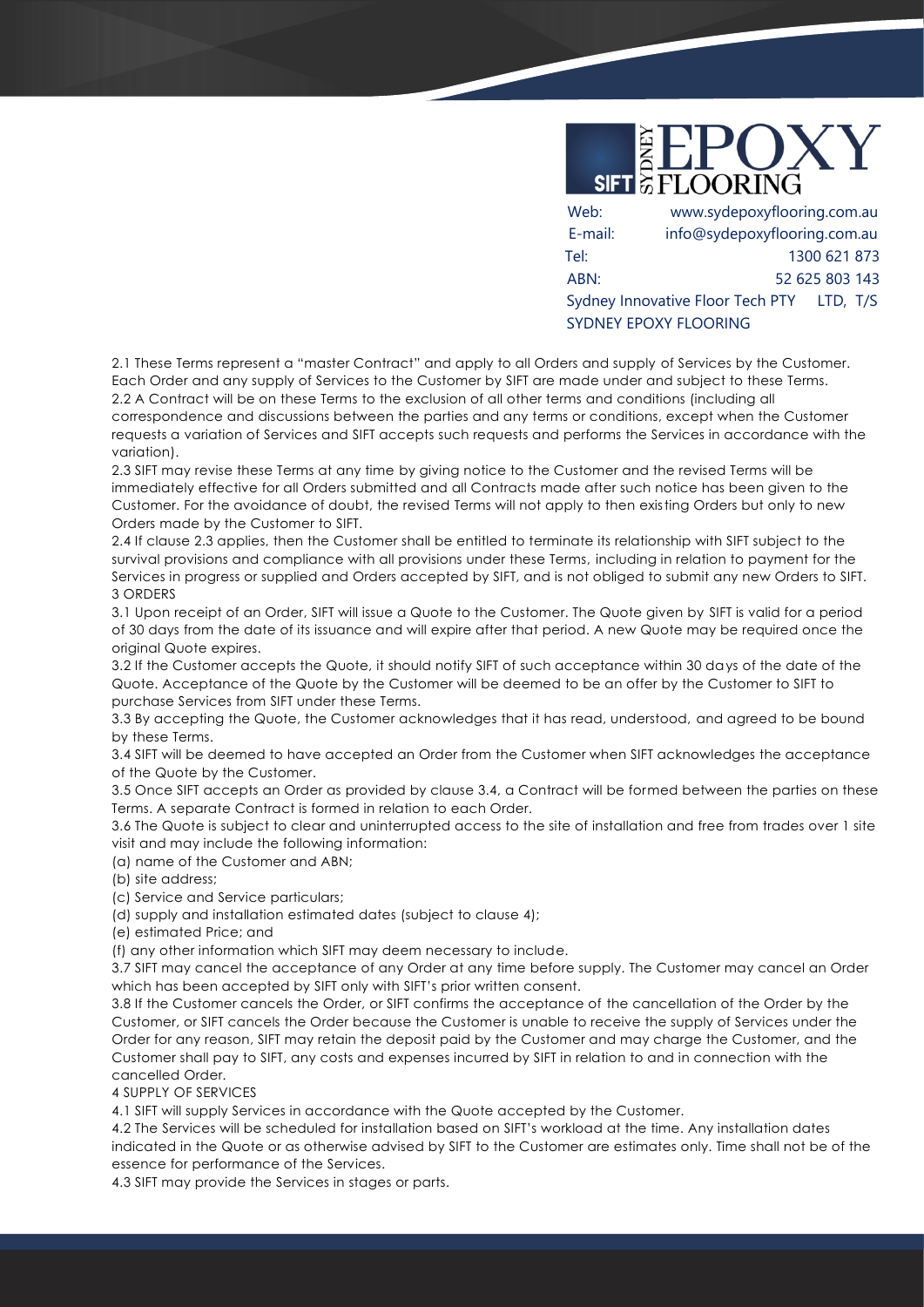

| Web:    | www.sydepoxyflooring.com.au               |                |
|---------|-------------------------------------------|----------------|
| E-mail: | info@sydepoxyflooring.com.au              |                |
| Tel:    |                                           | 1300 621 873   |
| ABN:    |                                           | 52 625 803 143 |
|         | Sydney Innovative Floor Tech PTY LTD, T/S |                |
|         | SYDNEY EPOXY FLOORING                     |                |

4.4 SIFT has the right to make changes to the Services if such changes are required by applicable laws, regulations or safety requirements. SIFT will notify the Customer of any changes to the Services in such event.

4.5 If SIFT advises the Customer that SIFT will be unable to supply Services for any reason, then upon receipt of such notice by the Customer, the Contract will be terminated without incurring any liability by SIFT.

4.6 Services will be provided by SIFT using reasonable care and skill and subject to the Warranty.

4.7 The Customer is obliged to pay for Services as provided by clauses 5 and 6.

## 5 PRICE

5.1 The Price payable for the Services is an estimate only and is subject to the provisions in clauses 7.1 and 7.2, the condition of the site of installation, availability of materials, labour and any other conditions beyond SIFT's control. 5.2 Subject to clause 5.1, the Price shall be:

(a) as indicated in the Quote; or

(b) as varied by SIFT based on any variation of or changes to the Services or the Quote.

5.3 The Customer must pay additional charges of \$100.00 plus GST per hour per person for any additional works not provided for in the Quote and out of scope works. Such additional charges will form part of the Price.

5.4 The Customer must pay to SIFT all monies payable for Services supplied by SIFT, including the Price, any additional costs and charges, GST and any other taxes, and any interest accrued on overdue amounts.

5.5 SIFT will charge the Price for the Services to the Customer as indicated by clauses 5.2 and 5.3.

5.6 A deposit of 30% of the estimated Price is payable by the Customer upon acceptance of the Quote. 5.7 All prices are stated exclusive of any applicable duties, charges, levies and taxes, unless stated otherwise. 5.8 GST:

(a) all prices quoted or listed are exclusive of GST unless expressly indicated to the contrary.

(b) where a payment or consideration for the Services is not expressed to include GST, the Customer must pay, in addition to the payment or consideration expressed and without deduction or set off, an amount in respect of GST applicable to the supply by SIFT to the Customer.

(c) payment of GST must be made at the same time as payment is due on the invoice for the Services.

(d) SIFT must issue the Customer with a correctly rendered tax invoice for any amount collected on account of GST.

6 PAYMENT

6.1 SIFT may issue a tax invoice to the Customer for the Price of the Services supplied upon completion of the Services. SIFT may issue tax invoices to the Customer for parts or stages of the Services on completion of any parts or stages of the Services.

6.2 The Customer shall pay SIFT's invoices in full by the date stated on an invoice or if no such date is stated, within fourteen (14) days of the date of each invoice issued by SIFT.

6.3 SIFT reserves the right to require full or partial payment in respect of Services in advance of supply of the Services.

6.4 All payments shall be made by an electronic funds transfer (EFT), or as otherwise agreed by the parties in writing, stating the invoice number and the Customer's name.

6.5 All invoices are payable in Australian dollars unless a different currency is stated on the invoice.

6.6 Payment must be made by the Customer to SIFT in full, without set-off or deduction of any kind.

6.7 SIFT may set off or deduct any money which SIFT may owe to the Customer against/from any money which the Customer owes to SIFT. SIFT may do this at any time, whether or not the Customer is in default and without giving any notice.

6.8 SIFT may withhold or cancel supply of Services for non-payment of any amounts due and payable to SIFT by the Customer or for a breach of these Terms by the Customer.

6.9 All payments payable to SIFT under the Contract shall become due immediately upon termination of the Contract despite any other provision.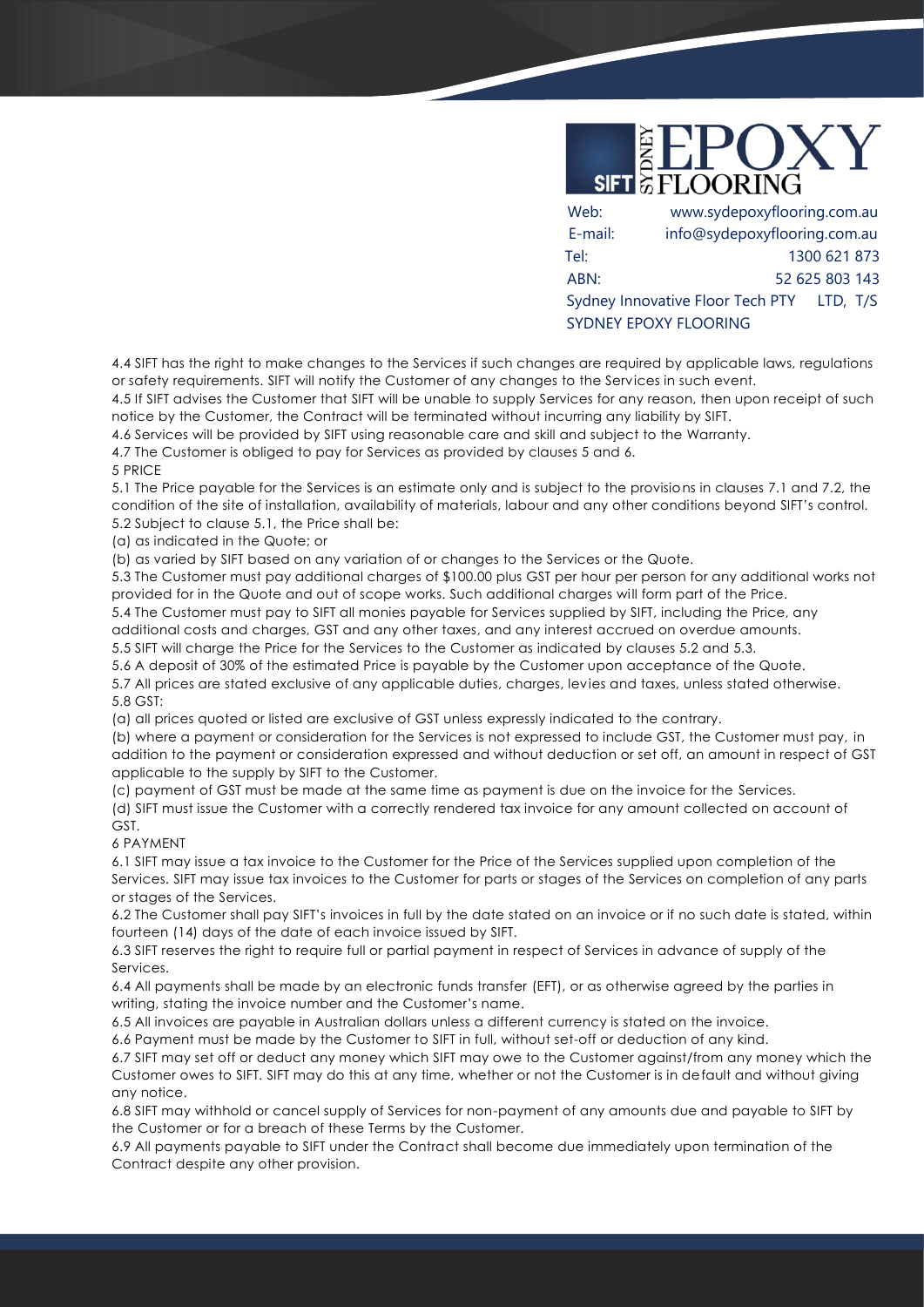

6.10 If the Customer fails to pay an amount on the due date, all amounts then owing to SIFT immediately and automatically will become due and payable.

6.11 Interest accrues and is payable by the Customer on any outstanding amounts and monies owing by the Customer to SIFT. Interest accrues from the date when monies become due and is payable at the annual rate which is 5% above the Reserve Bank of Australia's Cash Rate. Interest payable under this provision shall accrue daily and be capitalised monthly.

7 CUSTOMER'S OBLIGATIONS

7.1 The Customer shall:

(a) provide free and uninterrupted access to the site for SIFT to bring all necessary equipment and supply Services. All areas are to be clean, clear and free from other trades prior to commencement of Services on the site. Additional charges will apply at \$100.00 + GST per hour per person or as advised by SIFT if cleaning of the surface areas is required;

(b) remove all items, including any stock, equipment, machinery, furniture and plants. Additional charges will apply at \$100.00 + GST per hour per person or as advised by SIFT if items need to be removed;

(c) provide access to power outlets 214v 15amp / 415v and to a three phase if required. Please note that that if the site is unpowered, extra charges will apply for the use of a generator per day;

(d) isolate the fire extinguisher and all sensors for the period of the preparation stage;

(e) provide waste bins for any rubbish left from the supply of the Services;

(f) provide clear and unobstructed access to adequate water, electrical services and adequate lighting as may be required;

(g) ensure that the substrate surface is free of obstructions and in a condition ready to receive the application of the Services. Additional charges will apply at \$100.00 + GST per hour per person or as advised by SIFT if the surface must be cleared or treated;

7.2 The Customer warrants and acknowledges that:

(a) all information provided by it to SIFT in relation to the Order is true, complete and accurate in all material respects and will remain so throughout the duration of any Contract;

(b) it has obtained and will maintain all necessary licences, permits and consents which may be required before the provision of Services;

(c) it will co-operate with SIFT in all matters reasonably required for supply of Services;

(d) following the supply of Services, it will regularly maintain and clean the epoxy flooring installed or lines marked by SIFT.

7.3 If the supply of Services or any other obligations by SIFT under the Contract is prevented or delayed by any act, omission, failure, breach or default by the Customer (Default):

(a) SIFT may suspend the supply of the Services until such time that the Customer remedies such Default;

(b) SIFT may terminate this Contract in accordance with clause 14;

(c) SIFT will not be liable for any costs or losses arising in relation to or in connection with SIFT's delay, suspension or termination of the Services; and

(d) the Customer shall reimburse SIFT on written demand for any costs, expenses and losses arising directly or indirectly from the Default.

8 WARRANTY AND COMPLAINTS

8.1 Subject to clause 10, the Supplier provides the following warranty in relation to the supply of Services:

(a) the Services will be performed in accordance with the manufacturers' specifications and application procedures;

(b) in case of Services which constitute the installation of epoxy flooring, a 12 (twelve) month warranty is provided on workmanship and a five (5) year warranty is provided on the epoxy material, from the date of installation; and (c) in case of Services which constitute line marking, a three (3) month warranty is provided on workmanship and a

12 (twelve) month warranty is provided on the line marking material, from the date of installation,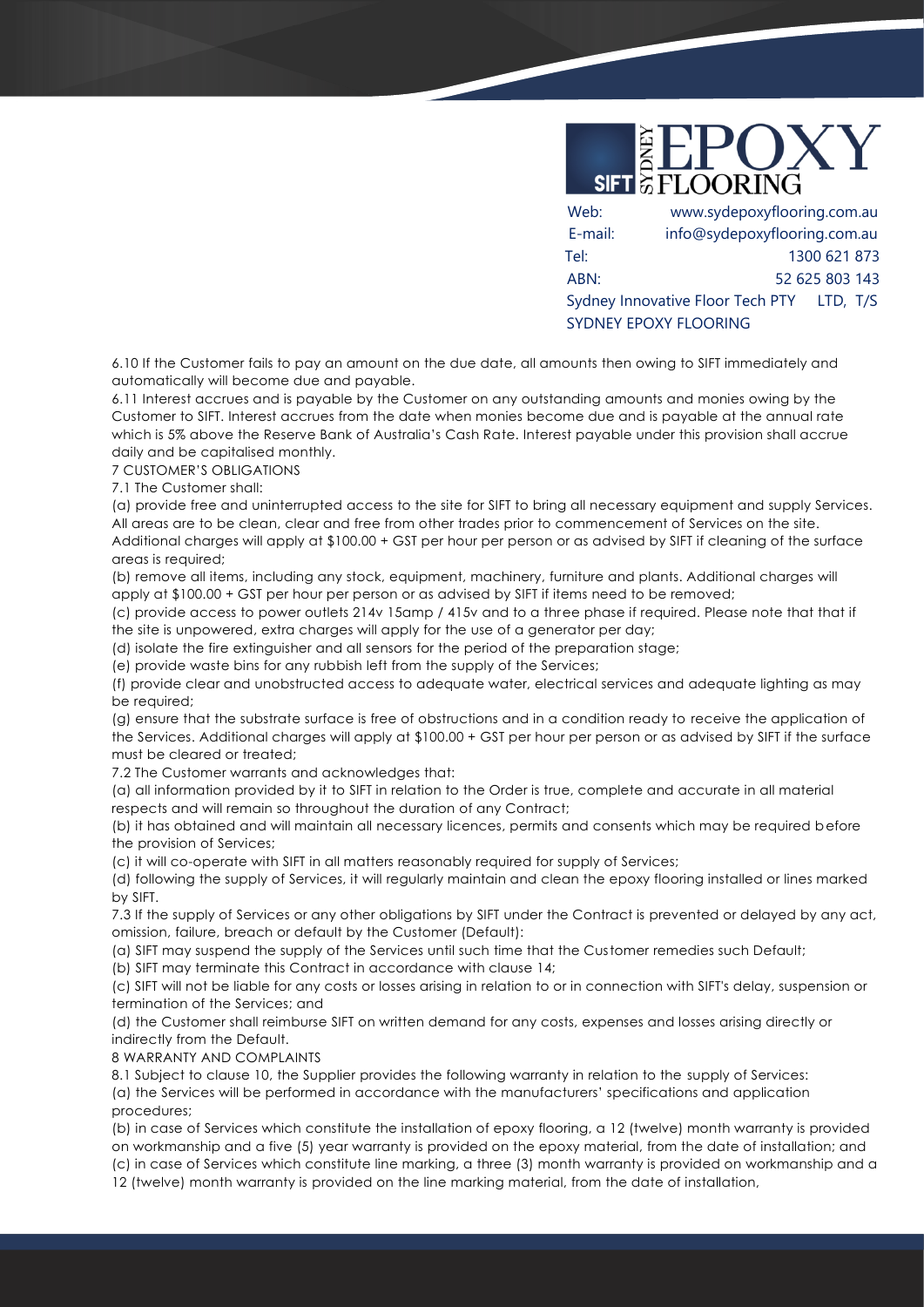

but such Warranty does not apply and excludes:

(d) minor imperfections in the finished surface, such as roller marks, reflective cracking, minor undulation or trowel marks;

(e) ordinary wear and tear;

(f) mechanical damage;

(g) fading of colour.

(g.1) colour bleeding caused by rust, knots or moisture;

(h) cracking and slab separation caused by factors outside SIFT's control, including when cracks in pavers or any surface after completion are the result of movement of existing slab sections, in the foundation or structural defects;

(i) if SIFT did not undertake the preparation stage (including pressure cleaning and diamond grinding as part of line marking Services);

(j) when SIFT did not supply the materials, labor and/or did not perform rectification works;

(k) damage cause by rising dampness;

(l) any surface that may absorb moisture and result in wood rot, termite damage, or delaminating due to the deterioration of underlayment;

(m) if the Customer uses the site and the floor earlier than specified by SIFT, including driving on the floor;

(n) if the substrate is waterproof;

(o) any damage, blistering, peeling, or any such condition caused by, initiated by, or relating to concrete osmotic pressure, or silicates extruding from or out of concrete;

(p) damage caused whole or in part from fire, cooking oil, flood, acts of God, negligence, acts or omissions of other workers or contractors;

(q) if the Customer fails to adhere to regular maintenance and cleaning of the surface;

(r) any damage and defect (whole or part thereof) arising from any failure to the resurfacing system caused by: hydrostatic pressure, settling, movement, cracking, lifting, excessive or rising moisture, or failure of the foundation, corrosion, excessive wear and tear, tyre marks or oil, plant stains, application or construction of concrete or any other causes outside the SIFT's control.

8.2 The defects covered by the warranty set out in clause 8.1 will be rectified in accordance with the rectification procedure set out in clauses 8.3- 8.5.

8.3 The Customer shall notify SIFT no later than within 7 (seven) days of any issue, defects, malfunctioning, failure, deterioration in the characteristics and/or performance of the Services and epoxy flooring of which the Customer becomes aware (Complaint).

8.4 SIFT will assess the Customer's Compliant and will advise the Customer of its determination of whether the Complaint is subject to the Warranty. SIFT may to inspect the site or request such details from the Customer as required in order to assess the Compliant and the Customer shall assist SIFT with such enquiries and provide such access to the site as required by SIFT in order to access the Complaint.

8.5 If SIFT determines that the Complaint falls within the Warranty, SIFT will rectify the defects covered by the Warranty. Unless otherwise specified, rectification works will be specific to the areas needing rectification, or as determined by SIFT. SIFT will use colours as specified on original Quote. If a custom match of the colour is required by the Customer, the Customer may be required to pay additional charges for such match of the colour. 8.6 If the condition of the surface for installation of Services is not suitable and SIFT has advised the Customer of such condition, and the Customer requires the Services to be performed on a surface that is not suitable, advisable or conducive to the application of products or carrying out of Services, despite the advice of the Supplier to the contrary:

(a) then the Warranty does not apply; and

(b) the Customer waives all warranties in relation to the Services and indemnifies SIFT from any claim, loss, damages, injury to person or property arising from SIFT performing the Services to the fullest extent at law.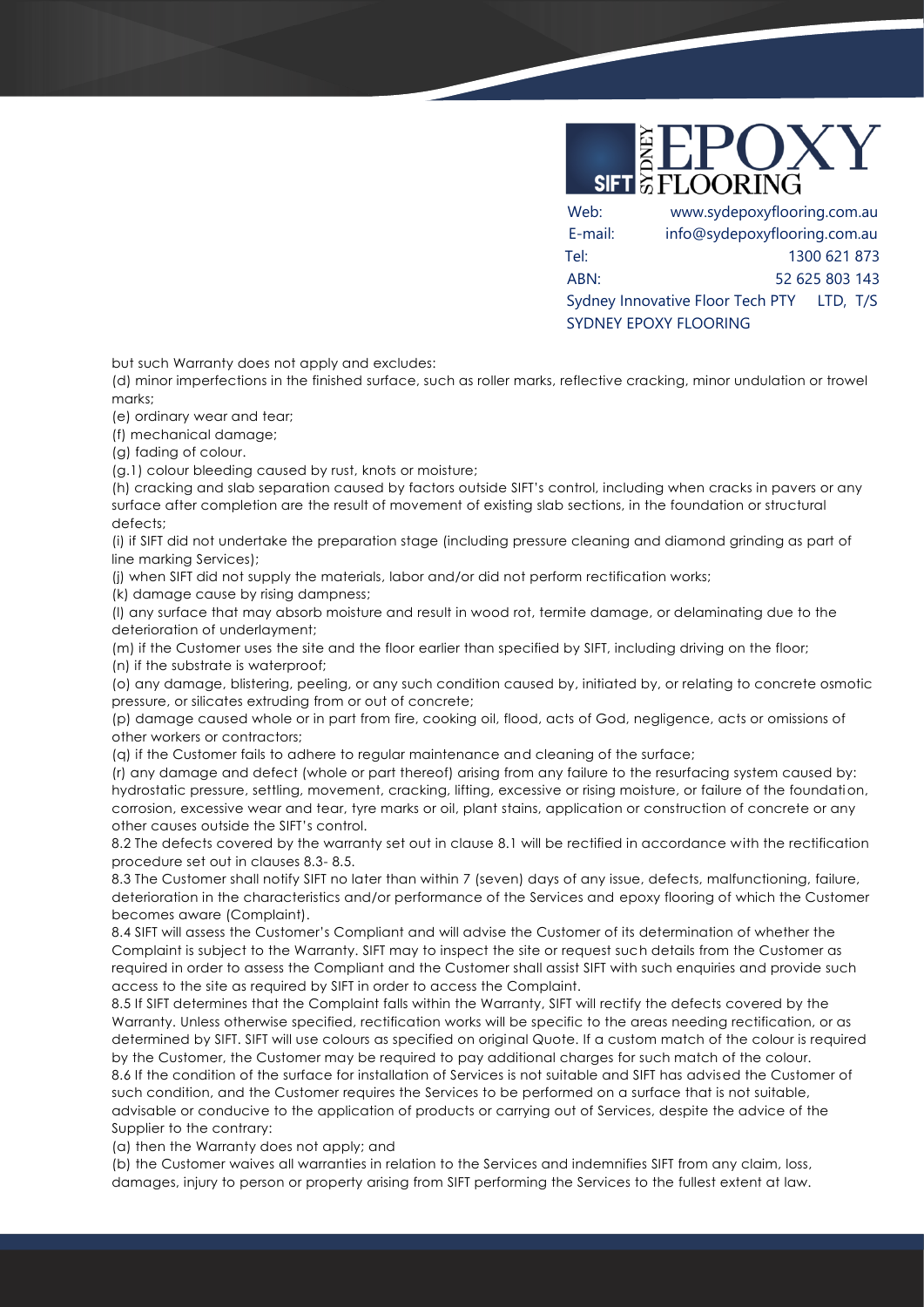

9 INDEMNITY

9.1 The Customer indemnifies SIFT, its employees, officers, agents and contractors against any and all cost, expense, damage, judgment, liability or loss (including consequential loss, loss of profit and loss of expected profit) incurred directly or indirectly as a result of or in connection with any claim, demand or cause of action asserted or brought by a third party in relation to or arising from any negligent act or omission, unlawful conduct or other misconduct by the Customer, its officers, employees, agents and contractors relating to these Terms, any Contract and the Services.

10 LIMITATION OF LIABILITY

10.1 Nothing in this Contract shall be interpreted as an attempt to modify, limit or exclude terms or warranties which are imposed by statute (including but not limited to the Competition and Consumer Act 2010 (Cth)) and which cannot be modified, limited or excluded.

10.2 Other than as specifically set out in these Terms, and to the extent permissible by law, all representations and warranties implied by statute or law are excluded.

10.3 To the extent permitted by law, the liability of SIFT for breach of these Terms, Contract, Warranty, for negligence or other tort and for breach of statutory duty, implied term or warranty about the Services supplied, at the option of SIFT, to:

(a) in the case of the Services which constitute goods:

(i) the replacement of the goods;

(ii) the supply of equivalent goods;

(iii) the repair of the goods;

(iv) the payment of the cost of replacing the goods;

(v) the payment of the cost of acquiring equivalent goods; or

(vi) the payment of the cost of having the goods repaired.

(b) in the case of the Services which constitute services:

(i) the supplying of the services again; or

(ii) the payment of the cost of having the services supplied again.

10.4 To the extent permissible by law, SIFT shall have no liability to the Customer for:

(a) loss of profit or anticipated profit;

(b) loss of revenue;

(c) loss of savings on overheads;

(d) loss arising from any breach of contract committed by the Customer, including but not limited to any contract

for the re-supply of Products by the Customer to a third party;

(e) loss of goodwill;

(f) loss arising from business interruption;

(g) loss arising from or in connection with any contamination or pollution; and

(h) exemplary damages.

10.5 The limitations and exclusions in clause 10 also apply to loss incurred in respect of personal injury and loss arising from wilful acts and omissions.

11 INTELLECTUAL PROPERTY

11.1 Nothing in these Terms conveys to the Customer any rights in any intellectual property of SIFT. The Customer's rights rest in contract only.

11.2 SIFT gives consent to the Customer to use photos of the Services supplied and SIFT details on social media and for referrals. The Customer shall remove such photos and details from social media if directed by SIFT.

11.3 The Customer must not, during or after the term of the Contract:

(a) offer or sell any product or services using the intellectual property which is owned by SIFT; or (b) use any trade mark or other intellectual property of SIFT without SIFT's express priori consent.

12 FORCE MAJEURE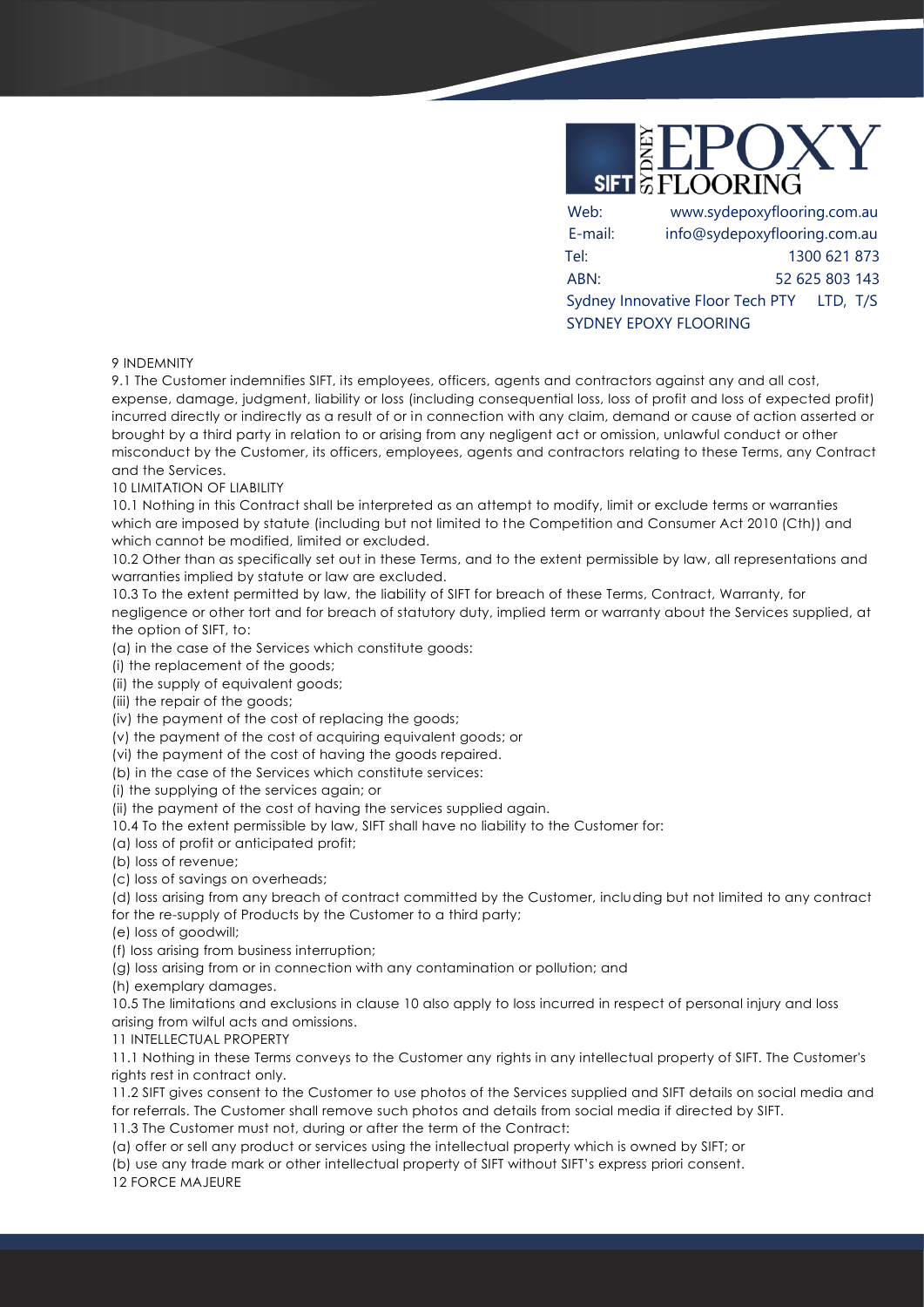

| Web:    | www.sydepoxyflooring.com.au                                        |                |
|---------|--------------------------------------------------------------------|----------------|
| E-mail: | info@sydepoxyflooring.com.au                                       |                |
| Tel:    |                                                                    | 1300 621 873   |
| ABN:    |                                                                    | 52 625 803 143 |
|         | Sydney Innovative Floor Tech PTY LTD, T/S<br>SYDNEY EPOXY FLOORING |                |
|         |                                                                    |                |

12.1 The parties shall be excused for delays in performance or failure of performance (except payment of amounts due) to the extent arising from causes beyond such party's reasonable control, including without limitation, strikes, wars, fires, acts of terror or acts of God, such as floods and earthquakes. In the event of any such event or condition, the party whose performance is excused shall notify the other party as soon as practicable and shall make diligent efforts to perform its obligations at its earliest opportunity.

13 CONFIDENTIALITY

13.1 The Customer must not disclose confidential information of SIFT (including but not limited to any technical, commercial, economic and other information and data concerning SIFT's business, including without limitation the Price, Quote, formulas, product specifications, services, plans, programs,

processes, products, costs, operations and customers) to a third party (including making any statements or public announcements) without the prior written consent of SIFT, except if the disclosure is:

(a) legally compelled by a court or other authority of competent jurisdiction;

(b) made to a legal adviser, patent attorney or other professional adviser to whom a copy of these Terms is supplied;

(c) made with the prior written consent of SIFT, which may grant or withhold its consent in its absolute discretion. 14 CANCELLATION OR TERMINATION

14.1 If the Customer cancels or defers the commencement of the Services, SIFT will be entitled to:

(a) charge the Customer costs and expenses incurred by SIFT as a result of such cancellation or deferral, including costs of procured materials, plant, labour and consequential loss;

(b) retain all of or part of the deposit by the Customer without any liability of repaying such depos tot the Customer;

(c) terminate the Contract; and

(d) claim such unless approved in writing by the Supplier.

14.2 SIFT may, at its option, by notice in writing to the Customer, terminate a Contract with immediate effect if: (a) the Customer commits a breach of any other material clause in these Terms;

(b) the Customer commits a breach of any other term or warranty which is not rectified to the reasonable

satisfaction of SIFT within fourteen (14) days of the date of a notice by SIFT specifying the breach;

(c) the Customer sells or intends to sell its business or company;

(d) the Customer ceases or intends to cease carrying on or operating its business, or carries on its business at a loss, or ceases to pay its debts as they fall due;

(e) the Customer fails to make any payment due to SIFT when it falls due and such default continues for a period of fourteen (14) days; and

(f) the Customer becomes subject to or is threatened with an insolvency event.

14.3 The Customer may, at its option, by notice in writing to SIFT, immediately terminate a Contract if:

(a) SIFT becomes subject to or is threatened with an insolvency event;

(b) SIFT fails to supply Services to the Customer.

14.4 Upon expiry or termination of the Contract by either party for any reason, and notwithstanding any delay or previous waiver of the right to exercise such option, SIFT may demand the immediate payment to it in a lump sum by the Customer of:

(a) any remaining balance of the Price which has not been paid;

(b) all monies owing or which might become owing by the Customer to SIFT in respect of the Services provided to the Customer; and

(c) any interest incurred and applicable as provided by clause 6.11.

14.5 The exercise of rights under clause 14.1 is in the absolute discretion of SIFT and shall not affect or prejudice the rights of SIFT to exercise other rights and remedies available to it under these Terms, statute or common law. 15 GENERAL

15.1 The relationship between the parties is not one of exclusivity.